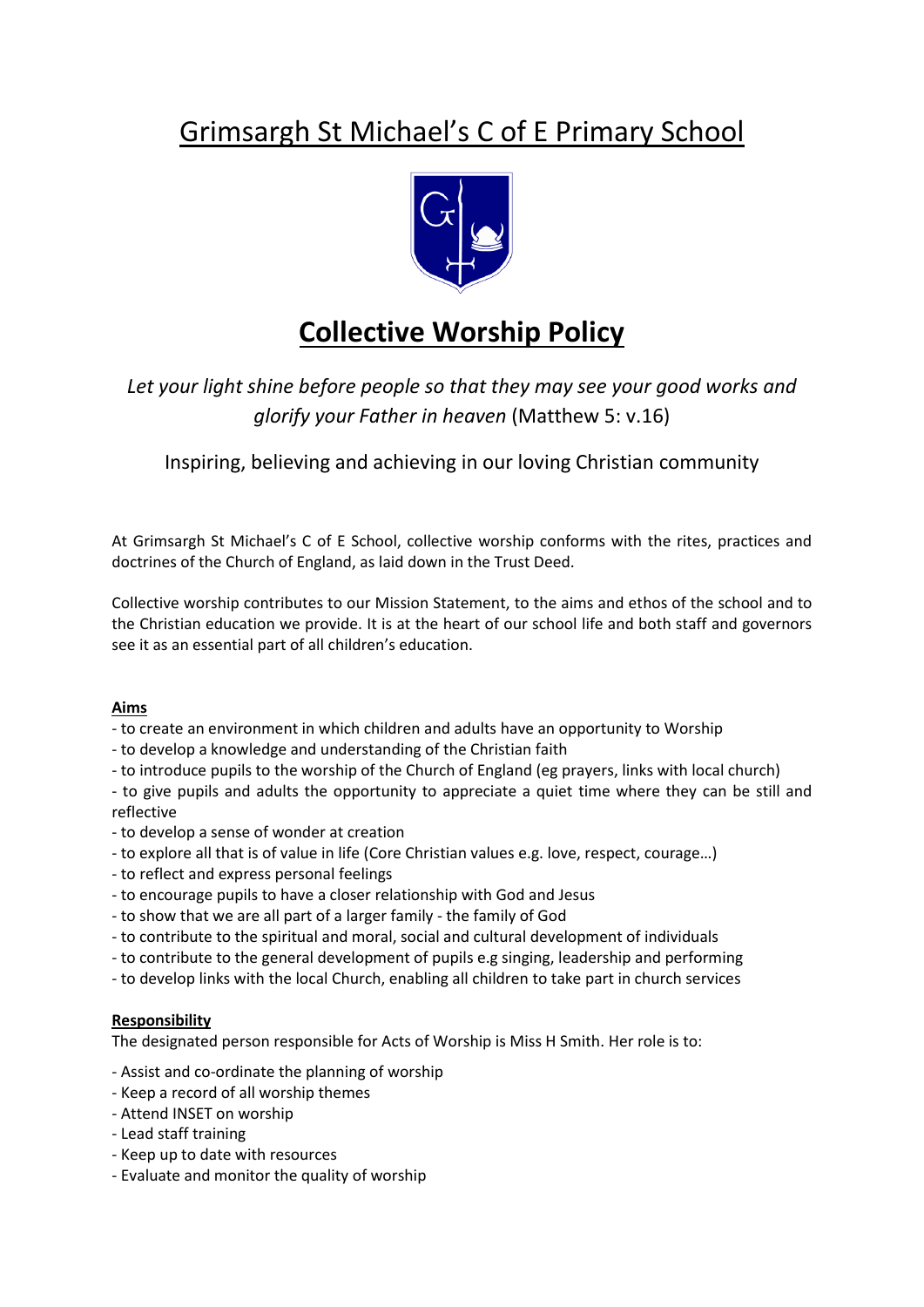### **Organisation**

Daily collective worship is provided for every pupil. This worship takes place in various groupings: whole school, within a key stage or as a class, usually at 3:00 p.m.

Monday and Friday – whole school worship Tuesday – hymn pratice Wednesday – Key Stage 2 worship in the hall/ Key Stage 1 class worship Thursday – Key Stage 1 worship in the hall/ Key Stage 2 class worship

Weekly class worship may follow the planned termly themes or may look at issues arising in class and globally using Picture News. The time can also be used to prepare materials, which can be included in other acts of worship, or to prepare a class lead act of worship. Worship usually takes place on the school premises, but on special occasions can take place in St Michael's Church.

Staff led Acts of Worship are on a rota basis, within the key stages, and whole school assemblies are taken by the Head, Deputy, Senior Leaders, Vicar, Visitors and class led worship. Each class prepares and leads an act of worship during the year.

Parents and governors are invited to attend these whole school gatherings. The member of staff leading the Act of Worship evaluates them each time and incorporates pupil's responses and reflections.

We aim to create an atmosphere that is conducive to worship. Pupils are expected to maintain a quiet, respectful manner. We encourage the children to think and reflect by using background music as children enter/ exit the hall and having a visual focus. To indicate the start of worship a candle is lit and this remains burning during the service and signifies that our worship time is a 'special time'.

There is also an artefact/ object related to the theme of worship to help reinforce the teaching and acts as a focus for reflection. Everyone is given time to think about what they have heard and reflect on its meaning for themselves.

General notices are announced at the end of the Act of Worship.

We have a designated area in the Hall for religious display.

Hymn practice is considered an important part of our Worship. Hymns are linked to the weekly theme and children are encouraged to use their voices to enrich Worship.

Collective worship is at the heart of the school, and the governors and staff see it as an essential part of our pupils' education. Prayers and grace are also said before lunch and at the end of school.

### **Parental Rights**

Parents may withdraw their children from collective worship and this provision and its limitations are indicated in the school brochure.

#### **Time**

Although acts of worship are not designated as curriculum time, it is a major aspect of the whole curriculum provided by the school. Worship is a way of exploring aspects of the National Curriculum and R.E. and often includes teaching and learning activities. Where these activities occur they may be